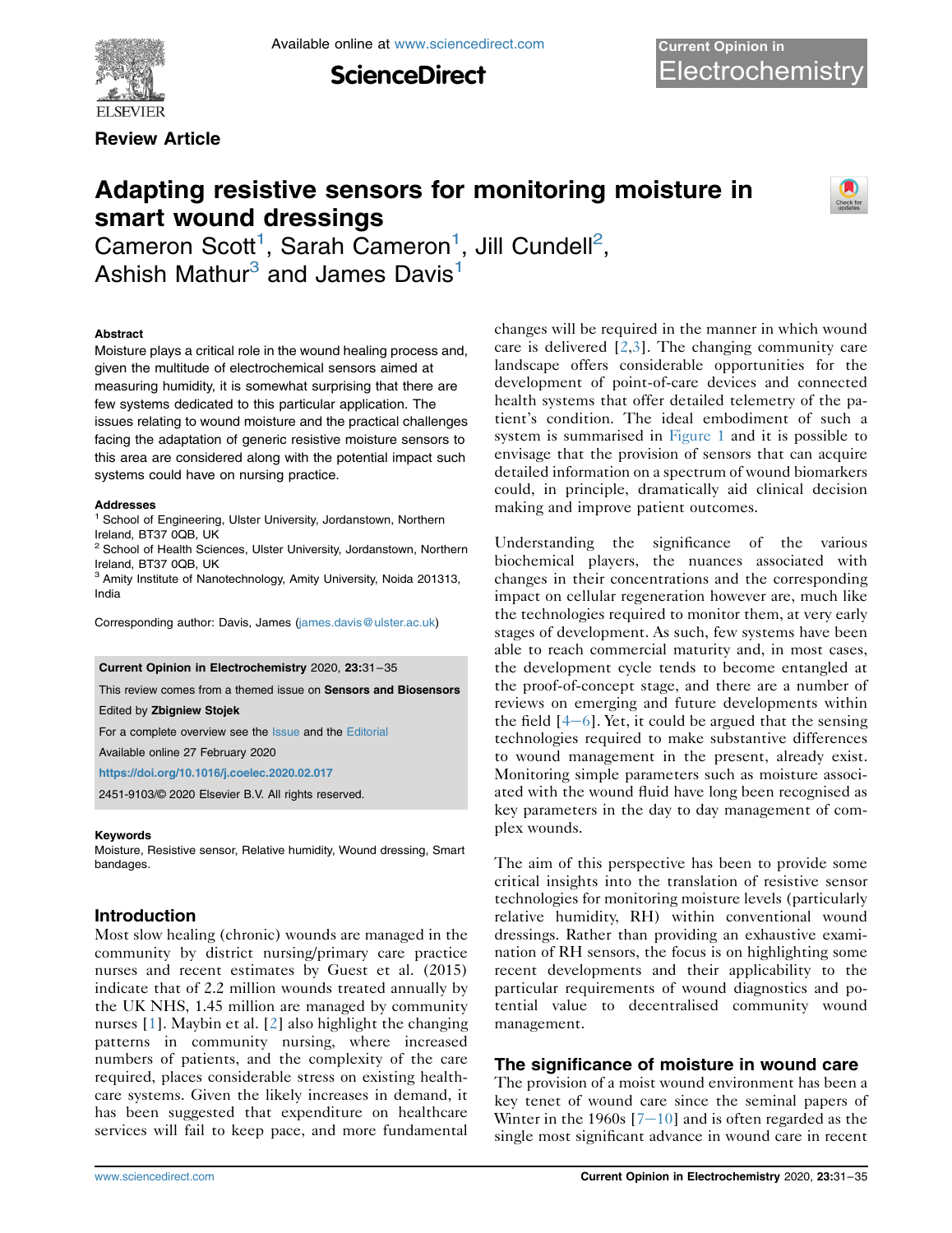<span id="page-1-0"></span>



Idealised smart wound dressing enabling telemetry of the wound environment that can aid healing and provide proactive monitoring of complications and infection.

decades. Maintaining an adequate level of hydration within the wound bed has been shown to be critical to facilitating the operation of the biochemical reactions that are responsible for triggering the granulation and reepithelialisation processes that expediate wound healing. In contrast, the presence of too much fluid at the wound site can dramatically hinder the healing processes and induce further clinical complications [[11](#page-3-5)]. Moisture-associated skin damage can result as a consequence of numerous factors (physical, chemical and microbial) acting in concert or individually. In chronic wounds, moisture-associated skin damage can be exacerbated simply through prolonged contact with wound exudate. Protein degrading enzymes (serine protease, elastase and metalloproteases), neutrophils and proinflammatory cytokines are typically present at high concentrations within wound exudate and can be considered to be a 'wounding agent' in its own right when left in contact with peri wound skin for excessive periods [\[11,](#page-3-5)[12\]](#page-3-6). Rather than aiding closure of the wound, excess exudates can result in wound enlargement. The stalling of wound healing inevitably leads to an increased risk of infection with limb and life-threatening consequences.

## Sensors for moisture measurement

Extensive research has been carried out into humidity/ moisture based sensors for a wide range of agrifood, environmental, commercial and industrial applications but the translation of such technologies to the context of wound monitoring however brings a whole new series of challenges: disposability, low cost, biocompatibility, flexibility and a capacity to be miniaturised being among the more common. Milne et al. [[13](#page-3-7)] pioneered the early development of wound moisture sensors and pursued the technology through to clinical realisation with the release of their Wound sense™ device. Their system involved embedding a disposable sensing strip (composed of two silver/silver chloride electrodes) within a conventional wound dressing with ac impedance measurements used to assess the moisture content of the latter. The device relied upon the wicking of the wound moisture into the dressing enabling electrical connection between electrodes. Whilst not strictly a humidity sensor, this early design enabled a measure of dressing saturation  $-$  with data presented directly to the nurse in an accessible dashboard display indicating the condition of the dressing from dry to sodden. The system lacked the sensitivity (and reversibility) needed for dynamic profiling of moisture fluctuations within the wound and the absence of autonomous reporting necessitated a high degree of nurse involvement. A number of designs have since arisen in an attempt to address the latter with wireless transmission of the moisture data to a smart phone/app [\[14\]](#page-3-8). However, it is clear that there remains much to be carried out to enable the idealised system advocated in [Figure 1](#page-1-0).

A range of analytical methodologies have been investigated in the development of humidity sensors (principally RH %) but there are several general electrochemical categories: resistive, impedance and capacitive sensors. These can be further subdivided depending on the type of the core sensing material with nano structured variants coming to dominate recent literature offering improved manufacturing processability and device sensitivity and these are the focus of the present review. The different approaches are briefly summarised in [Table 1](#page-2-0).

## Resistive sensors

Resistive sensors RH sensors have a long history and, from a wound monitoring perspective, possess the advantage of requiring little in terms of supporting electronics. This is a critical point as, although much is often made of the small dimensions/flexibility of the sensor, the fact that the controlling electronics will also be in the vicinity of the wound and possibly located on the dressing or surrounding skin is often overlooked. The smaller the footprint of the controller/reporter, the less obtrusive the system and thereby minimises discomfort to the patient.

#### Sensing materials

Ceramic and metal oxide systems have been used extensively within industrial processes operating at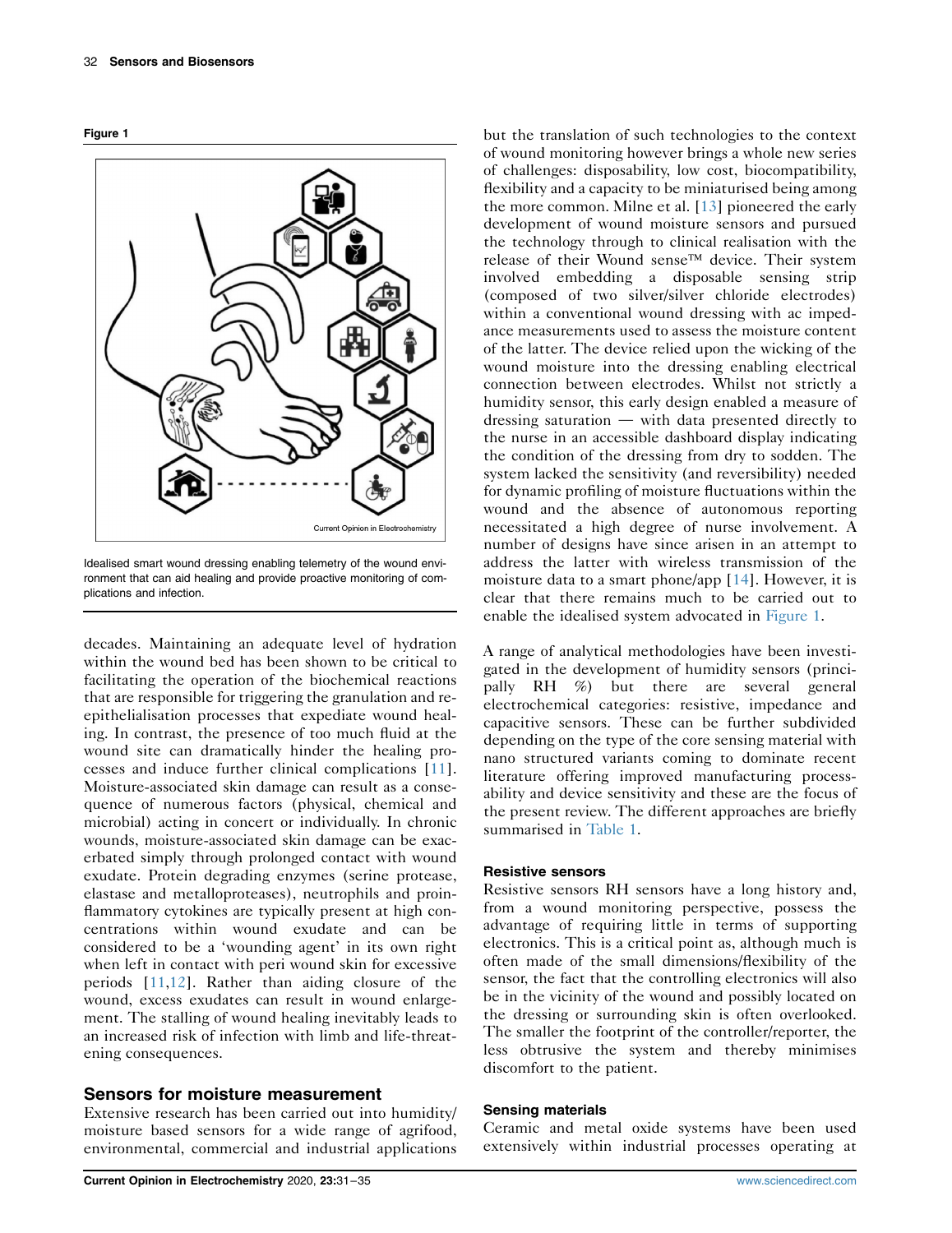<span id="page-2-0"></span>

| Table 1<br>Materials used in resistive humidity sensors.                    |   |           |                    |            |
|-----------------------------------------------------------------------------|---|-----------|--------------------|------------|
|                                                                             |   |           |                    |            |
| Polyimide with $TiO2$<br>nanoflowers                                        | Y | $20 - 95$ | <b>Breath</b>      | 15         |
| CuMn <sub>2</sub> O <sub>4</sub> /chitosan                                  | N | $20 - 95$ | <b>NS</b>          | [16]       |
| Cu/Cu <sub>x</sub> O/polycarbonate                                          | Υ | $0 - 55$  | <b>Breath</b>      | $[17]$     |
| ZnO/MoS <sub>2</sub>                                                        | N | $35 - 85$ | <b>Air Quality</b> | [14]       |
| Nanoporous Nb <sub>2</sub> O <sub>5</sub>                                   | N | $40 - 90$ | <b>NS</b>          | [18]       |
| $ZnFe2O4$ spinel                                                            | N | $30 - 90$ | <b>NS</b>          | [19]       |
| $NiPS3$ 2D material on<br>polypropylene                                     | Y | $11 - 97$ | <b>Breath</b>      | 20         |
| Polymers/carbon nanomaterials                                               |   |           |                    |            |
| PEDOT/PSS/Paper                                                             | Y | $10 - 90$ | <b>Artworks</b>    | 21         |
| Polyelectrolyte PMDS/<br><b>PPDS</b>                                        | N | $10 - 95$ | <b>Breath</b>      | 22         |
| PEDOT/PSS/GO/PET                                                            | Y | $0 - 100$ | Air                | 23         |
| MWCNT/<br>hydroxycellulose/<br>polyethylene<br>terephthalate (PET)          | Y | $20 - 80$ | <b>NS</b>          | 24         |
| MWCNT/cellulose/PAA                                                         | Y | $30 - 95$ | Sweat              | 25         |
| Gelatin GO                                                                  | Y | $0 - 95$  | <b>NS</b>          | [26]       |
| MWCNT/soybean oil<br>and poly (ethylene<br>glycol) methyl ether<br>acrylate | Υ | $6 - 84$  | <b>NS</b>          | 27         |
| MWCNT/Chitosan                                                              | N | 30-100 NS |                    | <b>281</b> |

GO = Graphene oxide; MWCNT = Multiwalled carbon nanotube; PAA = Polyacrylic Acid; PET = Poly; PEDOT = poly(3,4-ethylenedioxythiophene); PSS = poly(styrene sulphonate); PMDS = poly(mercaptopropyl polyhedral oligomeric silsesquioxane-1,4-divinylbenzene-sodium p-styrene sulfonate hydrate); PPDS = poly(pentaerythritol tetra(3-mercaptopropionate)-1,4 divinylbenzene-sodium p-styrene sulfonate hydrate); PET = polyethylene terephthalate; NS = Not specified.

higher temperatures but have historically been known to be less responsive at low  $%RH$  d especially at the low temperatures expected within the wound environment. A variety of nano particle/nano oxide systems [\(Table 1](#page-2-0)), many incorporated into composite formulations, have sought to address some of these issues where the increased surface area and porosity of the materials aim to improve sensitivity.

Work by Jeong et al. [[15](#page-3-9)] is particularly pertinent to the present discussion as they have successfully developed an inexpensive continuous roll-to-roll (R2R) polyimide print system in which nano-sculptured  $TiO<sub>2</sub>$  flowers are immobilised on silver interdigitated electrodes. The latter have been shown to be sensitive to moisture over a wide % RH range  $(20-95%)$  and possess the reversibility needed for dynamic measurements. Similarly, Hassan et al. [[23](#page-4-0)] have developed an inkjet fabrication process on a flexible PET substrate but instead of a single sensor attempting to cover the entire RH range, they have adopted a three sensor configuration with each targeting a different RH region. It is easy to envisage both print processes providing ease of manufacture and at the volume required for disposable wound diagnostics but it could be argued that the 3-sensor system, whereas embracing a high degree of accuracy, is over-engineered for the problem at hand.

The response mechanism for many of the oxide systems is based on the chemisorption of water molecules onto the hydrophilic surface of the nanoparticles. At low RH, the former dissociate yielding hydroxyl groups adsorbed to the metal particle and mobile protons, resulting in high-charge carrier densities and hence larger current. As the RH is increased, multiple layers of water accumulate and form continuous dipoles and electrolyte layers between the connecting electrodes providing bulk conductivity. As the RH increases towards 100%, it can be fair to assume that the dressing is becoming saturated with moisture and, at that point (while perhaps not sodden) would signal a need for replacement.

Although the resistance of the metal oxide nanoparticle systems decrease markedly with increasing RH [[15](#page-3-9)], the reverse is true in the case of many systems that exploit polymer composites encapsulating carbon nanomaterials (typically nanotube, graphene/graphene oxide). As the RH is increased, the polymeric binder swells, increasing the separation between the carbon materials (decreasing intertube/particle connection and percolation) and thereby increases the resistance. A critical element here is the need to have hydrophilic components that can readily facilitate the swelling process otherwise the resistance changes (and hence sensitivity) at low RH can be small. This has been countered by the use of hydroxycellulose [[24](#page-4-1)], polyacrylic acid [\[25\]](#page-4-2), various acrylated esters [\[27\]](#page-4-3) and chitosan [[28](#page-4-4)] all of which provide hydrophilic functionalities that induce significant volume changes upon exposure to low moisture levels.

# Practicalities of the designs

Wounds will exhibit a wide range of morphologies and thus the ability of the sensor to conform to the contours of the damaged skin is critical. It can be seen from [Table 1](#page-2-0) that a number of sensors have utilised mechanically flexible substrates (driven in part by the increasing interest in wearable systems). Nevertheless, the work by Jeong et al. [\[15\]](#page-3-9) is again significant in that repeated deformation of the polyimide substrate did not lead to any significant deterioration of the sensor response and could be particularly useful where the patient is ambulatory and the wound site liable to a degree of motion and distortion.

In most cases, interdigitated electrodes (typically, Au, Ag or Pt) have been used as the connecting electrodes, it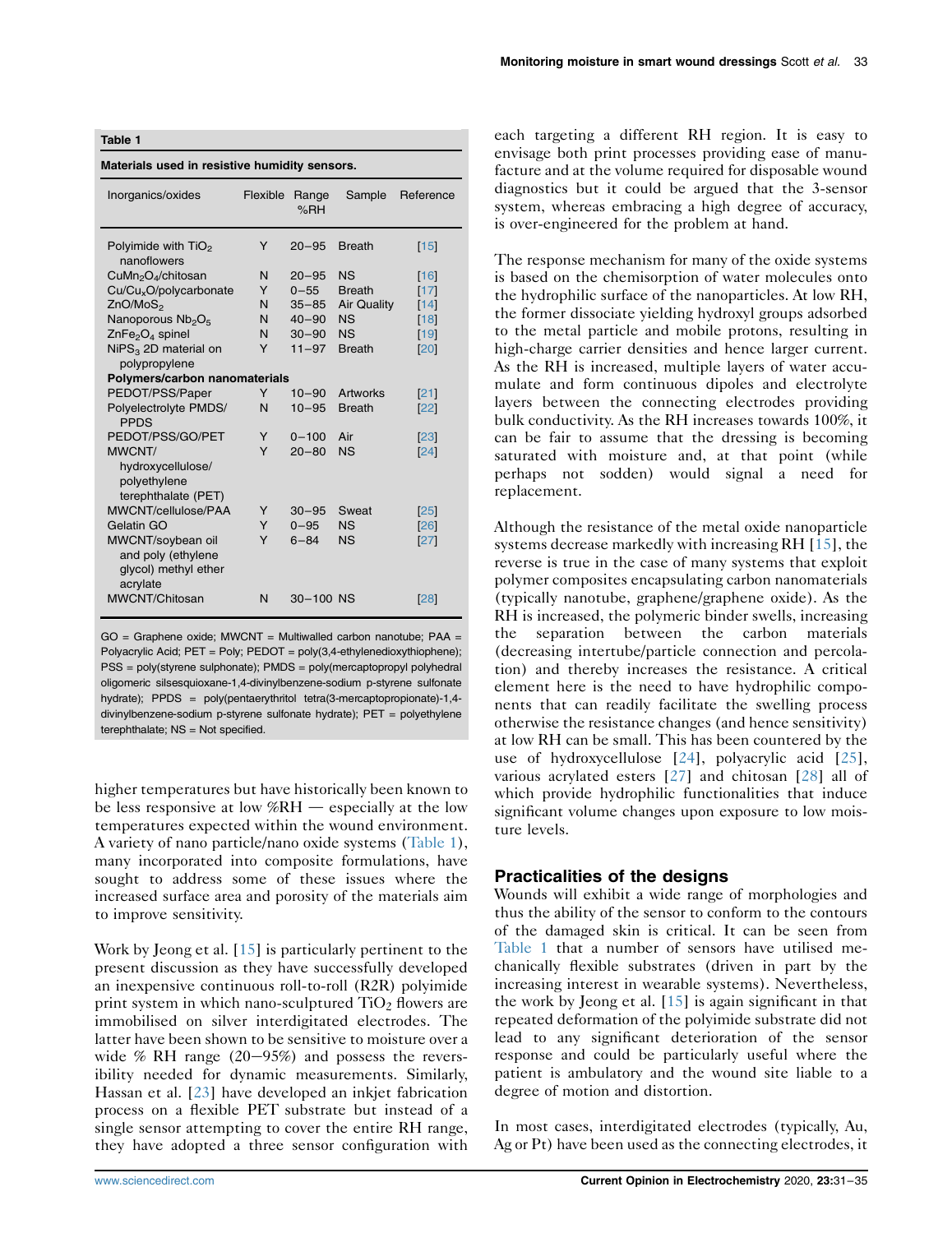could be anticipated that the use of laser-induced graphene to scribe the circuit connections [\[29](#page-4-13)[,30\]](#page-4-14) could yield further improvements in the manufacturing process (potentially reducing cost per sensor and increasing adaptability of sensor deign), and it is notable that such systems have increased across the sensing communities in recent years.

Biocompatibility will always be an issue and, although there can be suspicion over the use of some of the systems highlighted in [Table 1,](#page-2-0) it is important to note that the sensors are embedded within the dressing and are unlikely to be in direct contact with the wound itself. Moreover, to ensure adequate adherence to a flexible substrate, protective films are invariably used to encapsulate the components (often with the cointention of aiding the adsorption of water) and thus effectively removed from interaction with the wound tissue.

# Potential impact on practice

The provision of simple moisture sensing systems that can perform such duties autonomously could yield significant benefits in terms of optimising hard pressed community resources through the prioritisation of nurse visits. A study by Milne et al. [\[13\]](#page-3-7) found that more than 40% of dressings were changed prematurely. It is generally accepted that the bulk of the costs associated with wound management is attributed not to the dressings and associated devices but rather to staff time and that the resources consumed in managing wounds in the community typically require 20% more visits to practice nurse visits and an increase of 104% community nurse visits to the patient [[31\]](#page-4-15). Improved access to information technology (and hence sensor telemetry), enabling specialist input from remote consultations and greater educational support, have been cited as prioritising referrals and reducing unnecessary visits [\[32\]](#page-4-16).

# **Conclusions**

Despite many advances in materials and procedures, it must be recognised that, once applied, both conventional and 'advanced' dressings are essentially blind and an evaluation of their effectiveness in manipulating the wound environment remains subject to visual inspection by the attending healthcare professional only upon removal. The ability to monitor the moisture content and also detect when dressings need to be changed could be a critical addition to the community nursing tools.

## Conflict of interest statement

Nothing declared.

## **Acknowledgements**

The authors are pleased to acknowledge financial support from the Department for the Economy (DfE) Northern Ireland and the British Council UKIERI (DST 65/2017).

#### References

Papers of particular interest, published within the period of review, have been highlighted as:

- of special interest
- \*\* of outstanding interest
- <span id="page-3-0"></span>1. Guest JF, Ayoub N, McIlwraith T, Uchegbu I, Gerrish A, Weidlich D, Vowden K, Vowden P: Health economic burden that wounds impose on the National Health Service in the UK. BMJ Open 2015, 5:1–8, [https://doi.org/10.1136/bmjopen-2015-](https://doi.org/10.1136/bmjopen-2015-009283) [009283.](https://doi.org/10.1136/bmjopen-2015-009283)
- <span id="page-3-1"></span>2. Maybin J, Charles A, Honeyman M: The Kings Fund. Understanding quality in district nursing servicesLearning from patients, carers and staff. 2016. [https://www.kingsfund.org.uk/sites/default/](https://www.kingsfund.org.uk/sites/default/files/field/field_publication_file/quality_district_nursing_aug_2016.pdf) [files/field/field\\_publication\\_file/quality\\_district\\_nursing\\_aug\\_2016.](https://www.kingsfund.org.uk/sites/default/files/field/field_publication_file/quality_district_nursing_aug_2016.pdf) [pdf.](https://www.kingsfund.org.uk/sites/default/files/field/field_publication_file/quality_district_nursing_aug_2016.pdf)
- <span id="page-3-2"></span>3. Dowsett C, Bielby A, Searle R: Reconciling increasing wound care demands with available resources. J Wound Care 2014, 23:552–562, [https://doi.org/10.12968/](https://doi.org/10.12968/jowc.2014.23.11.552) [jowc.2014.23.11.552](https://doi.org/10.12968/jowc.2014.23.11.552).
- <span id="page-3-3"></span>4. McLister A, Phair J, Cundell J, Davis J: Electrochemical approaches to the development of smart bandages: a minireview. Electrochem Commun 2014, 40, [https://doi.org/10.1016/](https://doi.org/10.1016/j.elecom.2014.01.003) [j.elecom.2014.01.003.](https://doi.org/10.1016/j.elecom.2014.01.003)
- 5. Mehmood N, Hariz A, Fitridge R, Voelcker NH: Applications of modern sensors and wireless technology in effective wound management. J Biomed Mater Res B Appl Biomater 2014, 102: 885–895, <https://doi.org/10.1002/jbm.b.33063>.
- 6. Dargaville TR, Farrugia BL, Broadbent JA, Pace S, Upton Z, Voelcker NH: Sensors and imaging for wound healing: a review. Biosens Bioelectron 2013, 41:30–42, [https://doi.org/](https://doi.org/10.1016/j.bios.2012.09.029) [10.1016/j.bios.2012.09.029.](https://doi.org/10.1016/j.bios.2012.09.029)
- <span id="page-3-4"></span>7. Winter GD: [Ormation of the scab and the rate of epithelization](http://refhub.elsevier.com/S2451-9103(20)30048-X/sref7) [of superficial wounds in the skin of the young domestic pig](http://refhub.elsevier.com/S2451-9103(20)30048-X/sref7). [Nature](http://refhub.elsevier.com/S2451-9103(20)30048-X/sref7) 1962, 193:293–294.
- 8. Winter GD: [Effect of air exposure and occlusion on experi](http://refhub.elsevier.com/S2451-9103(20)30048-X/sref8)[mental human skin wounds](http://refhub.elsevier.com/S2451-9103(20)30048-X/sref8). Nature 1963, 200:378–379.
- 9. Winter GD: [A note on wound healing under dressings with](http://refhub.elsevier.com/S2451-9103(20)30048-X/sref9) [special reference to perforated-film dressings](http://refhub.elsevier.com/S2451-9103(20)30048-X/sref9). J Invest [Dermatol](http://refhub.elsevier.com/S2451-9103(20)30048-X/sref9) 1965, 45:299–302.
- 10. Winter GD: [Effect of air drying and dressings on the surface of](http://refhub.elsevier.com/S2451-9103(20)30048-X/sref10) [the wound](http://refhub.elsevier.com/S2451-9103(20)30048-X/sref10). Nature 1963, 197:91–92.
- <span id="page-3-5"></span>11. Cutting KF, White RJ: Maceration of the skin and wound bed. 1: its nature and causes. J Wound Care 2002, 11:275–278, [https://doi.org/10.12968/jowc.2002.11.7.26414.](https://doi.org/10.12968/jowc.2002.11.7.26414)
- <span id="page-3-6"></span>12. [Trengove NJ, Langton SR, Stacey MC:](http://refhub.elsevier.com/S2451-9103(20)30048-X/sref12) Biochemical analysis of [wound fluid from nonhealing and healing chronic leg ulcers](http://refhub.elsevier.com/S2451-9103(20)30048-X/sref12). [Wound Repair Regen](http://refhub.elsevier.com/S2451-9103(20)30048-X/sref12) 1996, 4:234–239.
- <span id="page-3-7"></span>13 . Milne SD, Seoudi I, Al Hamad H, Talal TK, Anoop AA, \* Allahverdi N, Zakaria Z, Menzies R, Connolly P: A wearable wound moisture sensor as an indicator for wound dressing change: an observational study of wound moisture and status. Int Wound J 2016, 13:1309-1314, https://doi.org [10.1111/iwj.12521.](https://doi.org/10.1111/iwj.12521)

First clinical study of a moisture sensor in practice and its potential impact on nursing prioritisation.

<span id="page-3-8"></span>14 . Burman D, Choudhary DS, Guha PK: ZnO/MoS2-Based \* enhanced humidity sensor prototype with android app interface for mobile platform. IEEE Sensor J 2019, 19: 3993–3999, [https://doi.org/10.1109/JSEN.2019.2896208.](https://doi.org/10.1109/JSEN.2019.2896208)

Fully fledged prototype offering wireless connectivity and smart app dashboard for a disposable moisture sensor.

<span id="page-3-9"></span>15. Jeong H, Noh Y, Lee D: Highly stable and sensitive resistive<br>\*\* flexible humidity sensors by means of roll-to-roll printed flexible humidity sensors by means of roll-to-roll printed electrodes and flower-like TiO2 nanostructures. Ceram Int 2019, 45:985–992, [https://doi.org/10.1016/](https://doi.org/10.1016/j.ceramint.2018.09.276) [j.ceramint.2018.09.276.](https://doi.org/10.1016/j.ceramint.2018.09.276)

Versatile resistive sensor platform offering characteristics compatible with the demands of wound moisture sensing.